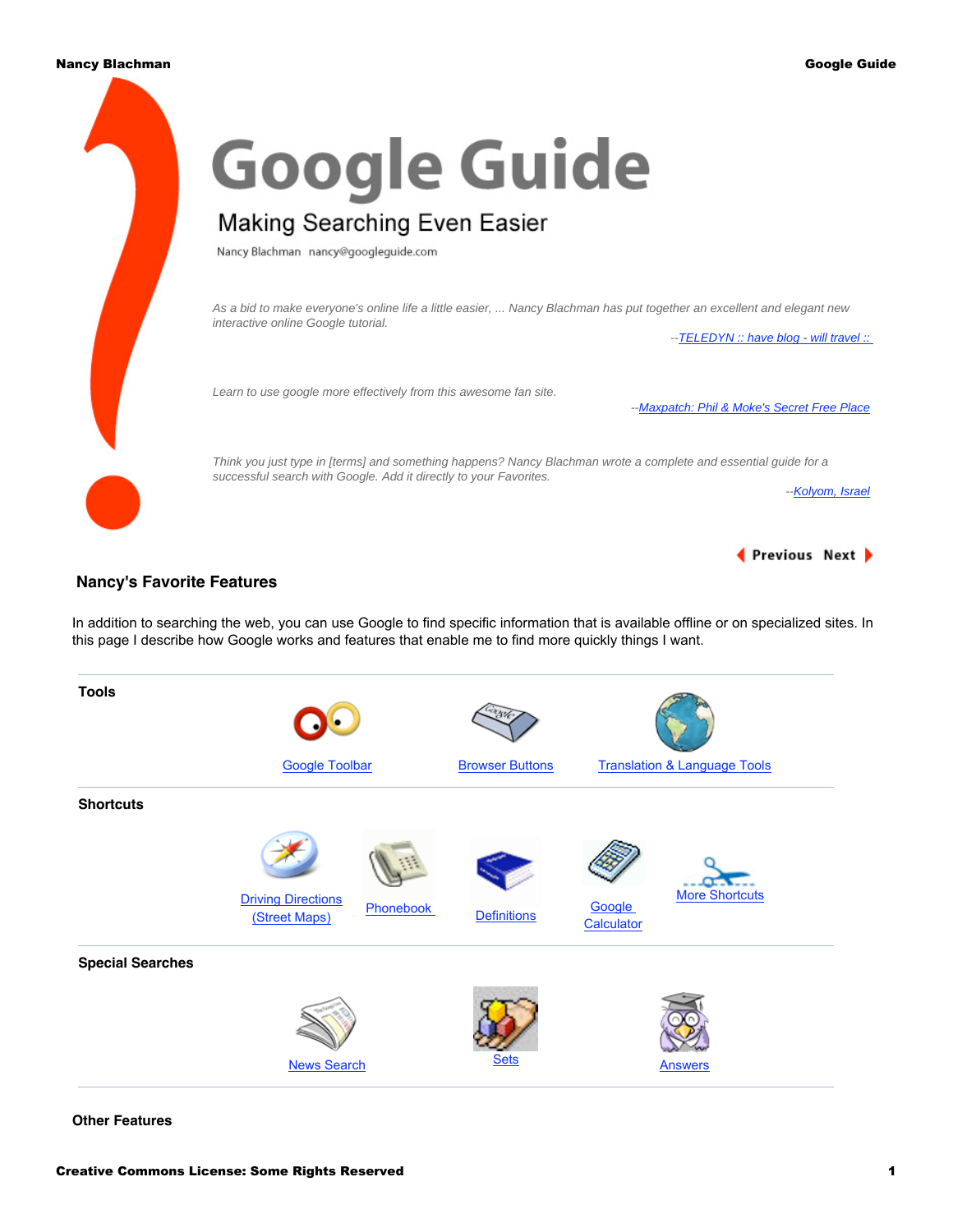

To learn more about a particular service or feature, click on the title of a section, which links to a more detailed description in Google Guide, [www.googleguide.com,](http://www.googleguide.com/) or read [How to Do Everything with Google.](http://www.amazon.com/exec/obidos/redirect?tag=googleguide-20&path=tg/detail/-/0072231742/qid%3D1065590686/sr%3D1-13)

# **Tools**

Enter a query even if Google's home page isn't in your browser.

| Toolbar - toolbar.google.com |                                                                        |  |  |  |  |
|------------------------------|------------------------------------------------------------------------|--|--|--|--|
| $Gogle \cdot$ galileo        | v   第 Search Web ▼ 第 日2 blocked 日 AutoFill 日   2 Options 4   6 galileo |  |  |  |  |

I often access Google from the Toolbar when I use Windows 95/98/ME/NT/2000/XP and Internet Explorer 5.0 or a more recent version or from [Googlebar](http://googlebar.mozdev.org/) when I use Mozilla. For Mac OS X users, Apple's [Safari web browser](http://www.apple.com/safari/) includes Google search and my other favorite Toolbar features.



# My favorite Toolbar features include

| <b>Feature</b>           | What it can do                                                   |
|--------------------------|------------------------------------------------------------------|
| Search Box               | Access Google's search technology from your browser<br>toolbar.  |
| <b>Highlight</b>         | Highlight terms on the current page.                             |
| Pop-up<br><b>Blocker</b> | Stop annoying pop-up windows (new in version 2.0 of<br>Toolbar). |

**[Browser Buttons](http://www.googleguide.com/tools.html#browserButtons)** - [www.google.com/options/buttons.html](http://www.google.com/options/buttons.html)

I often search using Google browser buttons when I don't have access to a Google Toolbar or Deskbar.

| <b>Google Browser Buttons</b><br>File Edit View Go Communicator |         |                                                            | Help |            |
|-----------------------------------------------------------------|---------|------------------------------------------------------------|------|------------|
| Back                                                            | Forward | Reload                                                     | Home | Search     |
| Bookmarks & Location: http://www.google.co<br>Google Search     |         | GoogleScout                                                | u    | Google.com |
|                                                                 |         | Add any or all of the buttons to<br>your personal toolbar. |      |            |
|                                                                 |         |                                                            |      |            |

Copyright © 2003 Google Inc. Used with permission.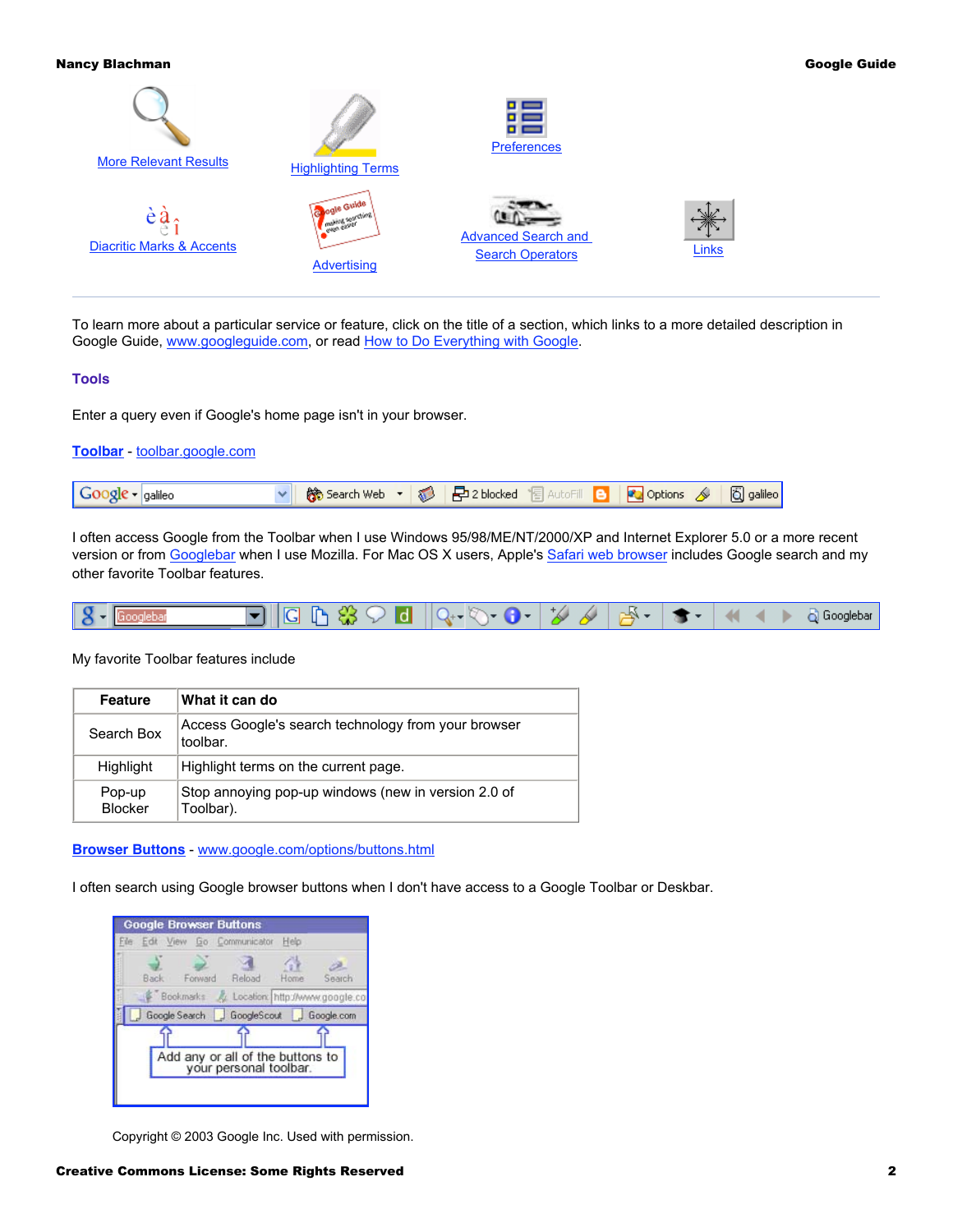Google provides shortcuts that seem intuitively obvious once I've learned about them.

## ● **[Want Driving Directions?](http://www.googleguide.com/maps.html)**

Instead of visiting an on-line map-providing service, just enter a US address into Google. You can also copy and paste addresses, even ones with embedded carriage returns, into Google's search box. When Google recognizes your query as a location, the results page includes links to map providers for that location.

| 3009 C                      | 1305 Middlefield Road Palo Alto CA<br>Google Search                                                                                           |
|-----------------------------|-----------------------------------------------------------------------------------------------------------------------------------------------|
| Google                      | Web<br>News<br>Froogle<br>Groups<br>Images<br>more »<br><b>Advanced Search</b><br>1305 Middlefield Road Palo Alto CA<br>Search<br>Preferences |
| Web                         | Results 1 - 100 of about 2,510 for 1305 Middlefield Road Palo Alto CA. (0.18 seconds)                                                         |
| Yahoo! Maps - MapQuest<br>藥 | Map of 1305 Middlefield Road Palo Alto CA                                                                                                     |

Click on either the [Yahoo! Maps](http://maps.yahoo.com/maps_result?ed=glY3UOp_0ToRQpdb3gPJKlcEwflUATN_EPHQgYOx&csz=Palo+Alto+CA&country=us&cat=) link or the [MapQuest](http://www.mapquest.com/maps/map.adp?country=US&address=1305+Middlefield+Road+&city=Palo+Alto&state=CA) link to view a map showing the Lucie Stern Community Center at 1305 Middlefield Road in Palo Alto, California and links to driving directions.

| ahoo! Maps                                                                                                                                         |                                                                                                                           | Maps Home              | r RDM:                           |                                                       | TO-                                                       |                                                    |
|----------------------------------------------------------------------------------------------------------------------------------------------------|---------------------------------------------------------------------------------------------------------------------------|------------------------|----------------------------------|-------------------------------------------------------|-----------------------------------------------------------|----------------------------------------------------|
| <b>Maps   Driving Directions</b>                                                                                                                   | 1600 Amphitheatre Pkwy<br>950 El Passo De Saratoga<br>Mountain View, CA<br>San Jose, CA<br>94043-1351 US<br>95130-1629 US |                        |                                  |                                                       |                                                           |                                                    |
| Starting from: 1600 Amphitheatre Plowy, Mountain View, CA 94043-1351 Save Address                                                                  | <b>a Mountain View Offers:</b><br><b>B San Jose Offers!</b>                                                               |                        |                                  |                                                       |                                                           |                                                    |
| Arriving at: @ 950 El Paseo De Saratoga, San Jose, CA 95130-1629 Save Address                                                                      |                                                                                                                           | Get Reverse Directions | Hotals <sup>1</sup>              | ×<br>Go                                               | Hotals                                                    | $\mathbf{v}$<br>$\Theta$                           |
| Distance: 13.7 miles<br>Approximate Travel Time: 17 mins                                                                                           |                                                                                                                           |                        | Total Distance: 11.65 miles      | <b>Total Estimated Time: 16 minutes</b>               |                                                           |                                                    |
|                                                                                                                                                    |                                                                                                                           |                        | F-mail Bouter                    |                                                       |                                                           |                                                    |
| File Email Directions<br>Ci Printable Version<br><b>Full Route</b>                                                                                 | <b>Text Only Driving Directions</b><br><b>Beelination - Interactive Map</b>                                               |                        | user@enak.com                    |                                                       | Go or, Send to a PCS Phone Sprint                         |                                                    |
| Visitability<br><b>DOBIC</b><br>运<br><b>Drawing Aver</b><br>able to Shore For Linkerson<br><b>May Field</b>                                        |                                                                                                                           |                        |                                  |                                                       | FRINT FOUTE   LAVE FOUTE   TESTES SOUTH   DOWNLOAD CO FDA |                                                    |
| <b>Lawrence</b><br><b>CONTRACTION INCOME.</b><br>Mexi<br>(I) il Gastro Gli                                                                         |                                                                                                                           |                        | FASTEST BOUTE<br>DIRECTIONS      |                                                       | <b>SHOETEST BOUTE</b>                                     | <b><i>AVOID HIGHWAYS</i></b><br><b>DESTANCE</b>    |
| <b><i><u><i><u>Agress</u></i></u></i></b><br><b>Jim Media</b><br> 12 <br><b>Krawitzin View</b><br><b>Mage</b><br>$F_{101}$<br>Los Wes-Hills<br>las | <b>Castro</b>                                                                                                             |                        |                                  | 1: Start out going Southwest on<br>AMPHITHEATRE PKWY. |                                                           | $0.35$ miles                                       |
| <b>COMMUNISTICATION</b><br>œ.<br><b>Santa Dara W</b><br>Imposite " layou passed                                                                    |                                                                                                                           |                        |                                  | the left- toward SAN JOSE.                            | 2: Merge onto US-101 S via the ramp- on                   | $1.34$ miles                                       |
| ca<br>Ω                                                                                                                                            |                                                                                                                           |                        | SANTA CRUZ                       |                                                       | 3: Merge onto CA-85 S toward CUPERTINO/                   | 10.02 miles                                        |
| <b>Biddays Buffalo</b><br>Leeting of<br><b>SPINED CRYOS</b>                                                                                        |                                                                                                                           |                        |                                  | 4: Take the SARATOGA AVE exit.                        |                                                           | $0.29$ miles                                       |
| $\overline{[54]}$                                                                                                                                  |                                                                                                                           |                        |                                  | 5: Turn LEFT onto SARATOGA AVE.                       |                                                           | $1.34$ miles                                       |
| <b>Ballie Corporation</b><br><b>Pager-Tierra</b><br><b>Currosins Fasture</b>                                                                       | <b>Buckreat For</b>                                                                                                       | Filter wird in More    |                                  | 6: Turn RIGHT onto CAMPRELL AVE.                      |                                                           | 0.29 miles                                         |
| 0.564<br>o tue famin<br>24006<br><b>Giffannished</b><br>0 2003 Yahad Inc., 8 2002 Nevigation Technologies ECEANS Inc.                              |                                                                                                                           |                        |                                  |                                                       | 7: Turn RIGHT onto EL PASEO DE SARATOGA.                  | 0.06 miles                                         |
| 012003 Yahao! Inc. 80 2002 Navigation Technologies EMAXS                                                                                           |                                                                                                                           |                        |                                  | <b>Total Estimated Time:</b>                          |                                                           | Total Distance: 13.68 miles                        |
| Directions                                                                                                                                         | Milns                                                                                                                     |                        | 16 minutes                       |                                                       |                                                           |                                                    |
| 1. Start on GARCIA AVE                                                                                                                             | 0.0                                                                                                                       | 1                      |                                  | Need a place to stav?<br>Find a local hotel!          |                                                           |                                                    |
| 2. Turn Right on AMPHITHEATRE PKY                                                                                                                  | 0.1                                                                                                                       |                        |                                  |                                                       |                                                           |                                                    |
| 3.<br>Continue on AMPHITHEATRE PKY/N RENGSTORFF AVE                                                                                                | 0.3                                                                                                                       | ٦                      | <b>ROUTE OVERVIEW</b>            |                                                       |                                                           |                                                    |
| 4. Turn Left to take the US-101 SOUTH ramp towards SAN JOSE                                                                                        | 0.2                                                                                                                       |                        | SPowers o<br><b>Modwood City</b> | HOTTH<br><b>NEMELANDING</b>                           |                                                           | <b>ZOOM</b><br>Smil<br><b>IM</b><br>$C_{\rm F}$ at |
| Merge on US-101 SOUTH                                                                                                                              | $+2$                                                                                                                      |                        |                                  | <b>East Palo After</b>                                |                                                           | ര                                                  |

● **[Need a US Phone Number or Address?](http://www.googleguide.com/phonebook.html)**

Just enter a company or person's name and a city, state, or zip code in the standard web search box. If you have easy access to the web, Google's phonebook feature can be more convenient than your local phonebook and more extensive.



On the results page, phonebook listings are next to a telephone icon.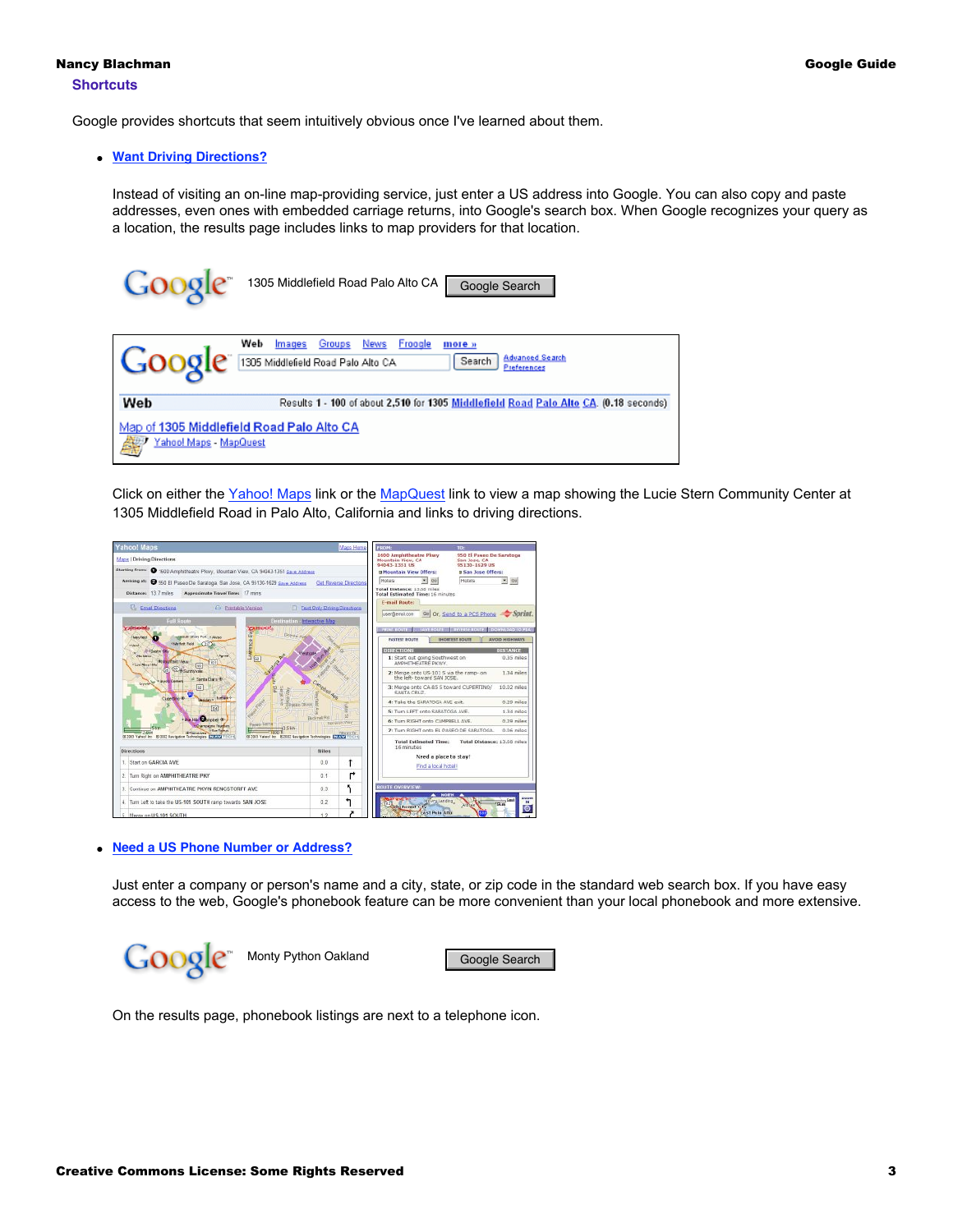|     | <b>Froogle<sup>New</sup></b><br>Web<br>Groups<br>News<br>Images<br>more »<br><b>Advanced Search</b><br>Search<br>Monty Python Oakland<br><b>Preferences</b> |
|-----|-------------------------------------------------------------------------------------------------------------------------------------------------------------|
| Web | Results 1 - 100 of about 6,540 for Monty Python Oakland. (0.57 seconds)                                                                                     |
| P   | Phonebook results for Monty Python Oakland<br>Monty Python, (510) 483-7121, , Oakland, CA 94601 Yahoo! Maps, MapQuest                                       |
|     | Official Ticketmaster site. Monty Python and the Holy Grail<br>Find and buy Monty Python and the Holy Grail tickets Paramount                               |

Google's phonebook feature recognizes inputs in the following formats.

| To find a US residence, enter either                                  | <b>Examples</b>           |
|-----------------------------------------------------------------------|---------------------------|
| First name (or first initial), last name, city<br>(state is optional) | Monty Python<br>Oakland 1 |
| First name (or first initial), last name, state                       | [Monty Python CA]         |
| First name (or first initial), last name, area<br>code                | [M Python 510]            |
| First name (or first initial), last name, zip code                    | [Monty Python 94601]      |
| Phone number, including area code                                     | [ 510-555-1212 ]          |
| Last name, city, state                                                | [ Python Oakland CA ]     |
| Last name, zip code                                                   | [ Python 94601 ]          |

Notice that Google supports reverse look up. You can enter a phone number with area code and learn to whom that number belongs.

| To seek a US business, enter        | <b>Examples</b>          |
|-------------------------------------|--------------------------|
| Business name, city, state          | [Trek Waterloo WI]       |
| Business name, zip code             | [Ben & Jerry's<br>054031 |
| Phone number including area<br>code | $(650)$ 930-3500 ]       |

Google lists up to three results that match your phonebook query.

Google Search

To see other listings, click on the "results" link that's just above the phonebook entries.

| <b>Goog</b>                                       | Web | Images<br>Parents Palo Alto CA | Groups | News | Froogle | more »<br><b>Advanced Search</b><br>Search<br>Preferences                                                                                                                                                                                                                                       |                                                          |
|---------------------------------------------------|-----|--------------------------------|--------|------|---------|-------------------------------------------------------------------------------------------------------------------------------------------------------------------------------------------------------------------------------------------------------------------------------------------------|----------------------------------------------------------|
| Web                                               |     |                                |        |      |         | Results 1 - 100 of about 149,000 for Parents Palo Alto                                                                                                                                                                                                                                          |                                                          |
| Local results for Parents near Palo Alto, CA<br>B |     |                                |        |      |         | Parents' Nursery School Co-Op - 0.7 miles E - 2328 Louis Rd, East Palo Alto - (650) 856-1440<br>Parents Place Parent Education & Support Groups - 1.1 miles S - 410 Sherman Ave - (650) 688-3040<br>Woodside Parents Nursery School - 6.4 miles W - 3154 Woodside Rd, Woodside - (650) 851-7112 | Spon:<br>Buy from other<br>Parents come<br>exchange good |

● **[Need a Definition?](http://www.googleguide.com/dictionary.html)**

If Google finds any dictionary definitions for your search terms, it shows those words as underlined links or includes a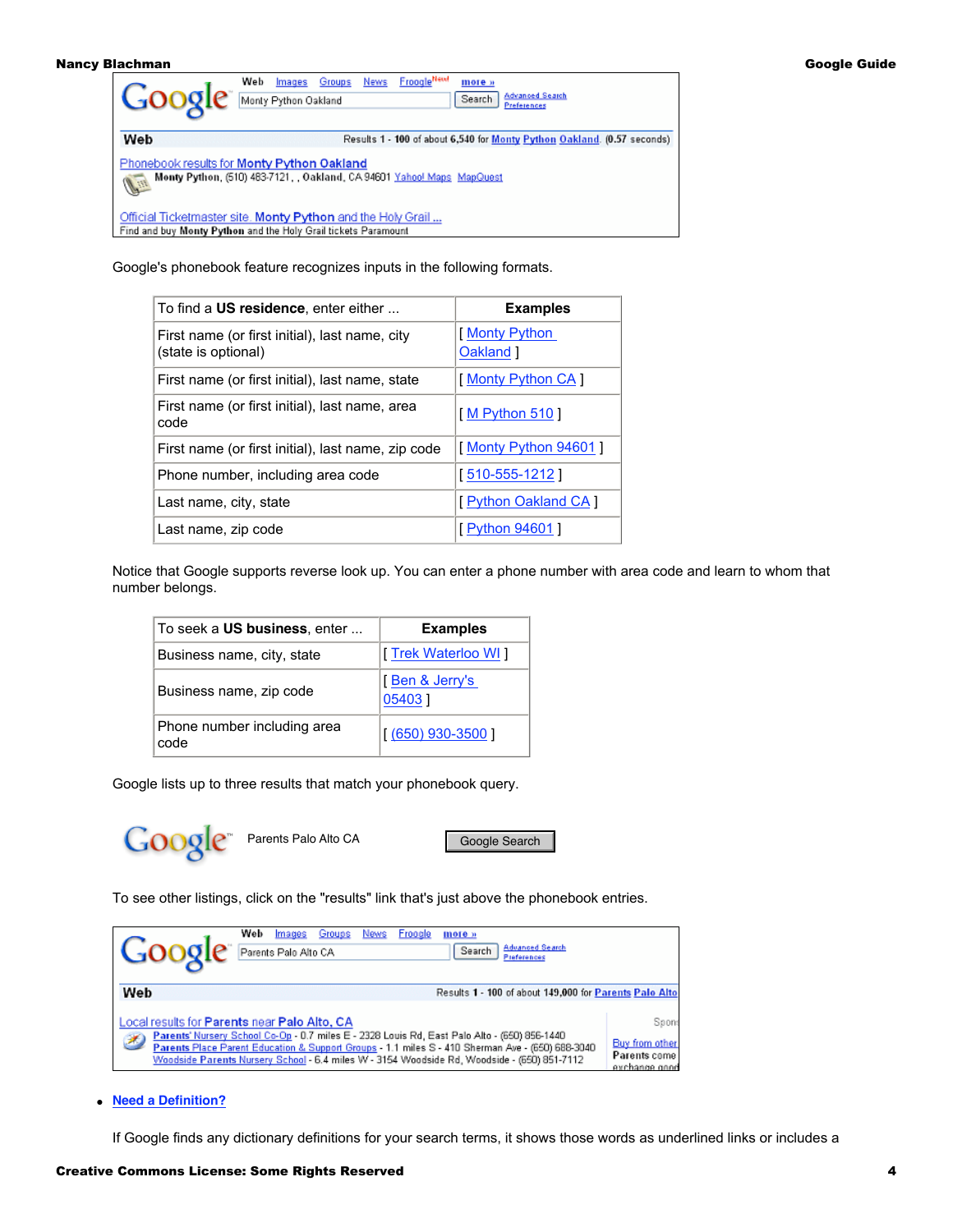definition link in the statistics bar section of the results page (located below the search box showing your query). For example, learn what co-founders Larry Page and Sergey Brin, and CEO Eric Schmidt mean when they say they run Google as a triumvirate.



Click on the underlined terms or the definition link in the statistics bar to link to their dictionary definition, which also may include information on pronunciation, part of speech, etymology, and usage.



\Tri\*um"vi\*rate\, n. [L. triumviratus: cf. F. triumvirat.] 1. Government by three in coalition or association; the term of such a government.

2. A coalition or association of three in office or authority; especially, the union of three men who obtained the government of the Roman empire.

Source: Webster's Revised Unabridged Dictionary, @ 1996, 1998 MICRA, Inc.

When you include define, what is, or what are in your query in front of a word, phrase, or acronym, Google displays one [Glossary](http://www.googleguide.com/glossary.html) definition above your search results. In February of 2003, Google acquired Pyra Labs, a company that makes it easy for you to create your own blog. What's a blog? Let's ask Google to define the term.

| Coog<br>define blog<br>Google Search                                                                                                                                                                                                                                                                                                                                                                                                                                                                                                                     |                                                                                                                                                      |
|----------------------------------------------------------------------------------------------------------------------------------------------------------------------------------------------------------------------------------------------------------------------------------------------------------------------------------------------------------------------------------------------------------------------------------------------------------------------------------------------------------------------------------------------------------|------------------------------------------------------------------------------------------------------------------------------------------------------|
| <b>FroogleNewl</b><br>Web<br>News<br>Groups<br>Images<br>more »<br><b>Google</b><br>define blog<br>Search                                                                                                                                                                                                                                                                                                                                                                                                                                                | <b>Advanced Search</b><br><b>Preferences</b>                                                                                                         |
| Web                                                                                                                                                                                                                                                                                                                                                                                                                                                                                                                                                      | Results 1 - 100 of about 299,000 for define blog. (1.40 seconds)                                                                                     |
| Web definitions for Blog -- (weB LOG)<br>A blog is basically a journal that is available on the web. The activity of updating a<br>blog is "blogging" and someone who keeps a blog is a "blogger." Blogs are<br>typically updated daily using software that allows people with little or no technical.<br>background to update and maintain the blog. Postings on a blog are almost<br>always arranged in cronological order with the most recent additions featured most<br>prominantly.<br>www.matisse.net/files/glossary.html - Definition in context | Sponsored Links<br><b>TypePad Blogs</b><br>Quality, hosted weblogs from<br>the makers of Movable Type<br>www.typepad.com<br>Start Your Very Own Blog |
| What is blog? - A Word Definition From the Webopedia Computer<br>Other forms: Blogger (a person who blogs). •E-mail this definition to a colleague•. For                                                                                                                                                                                                                                                                                                                                                                                                 | Simple, Easy to Use, Point and<br>Click Software for Blog Creation<br>Blogging. Help-for-Me.com                                                      |

When your query includes the "define:" operator, Google displays all the definitions it finds on the web.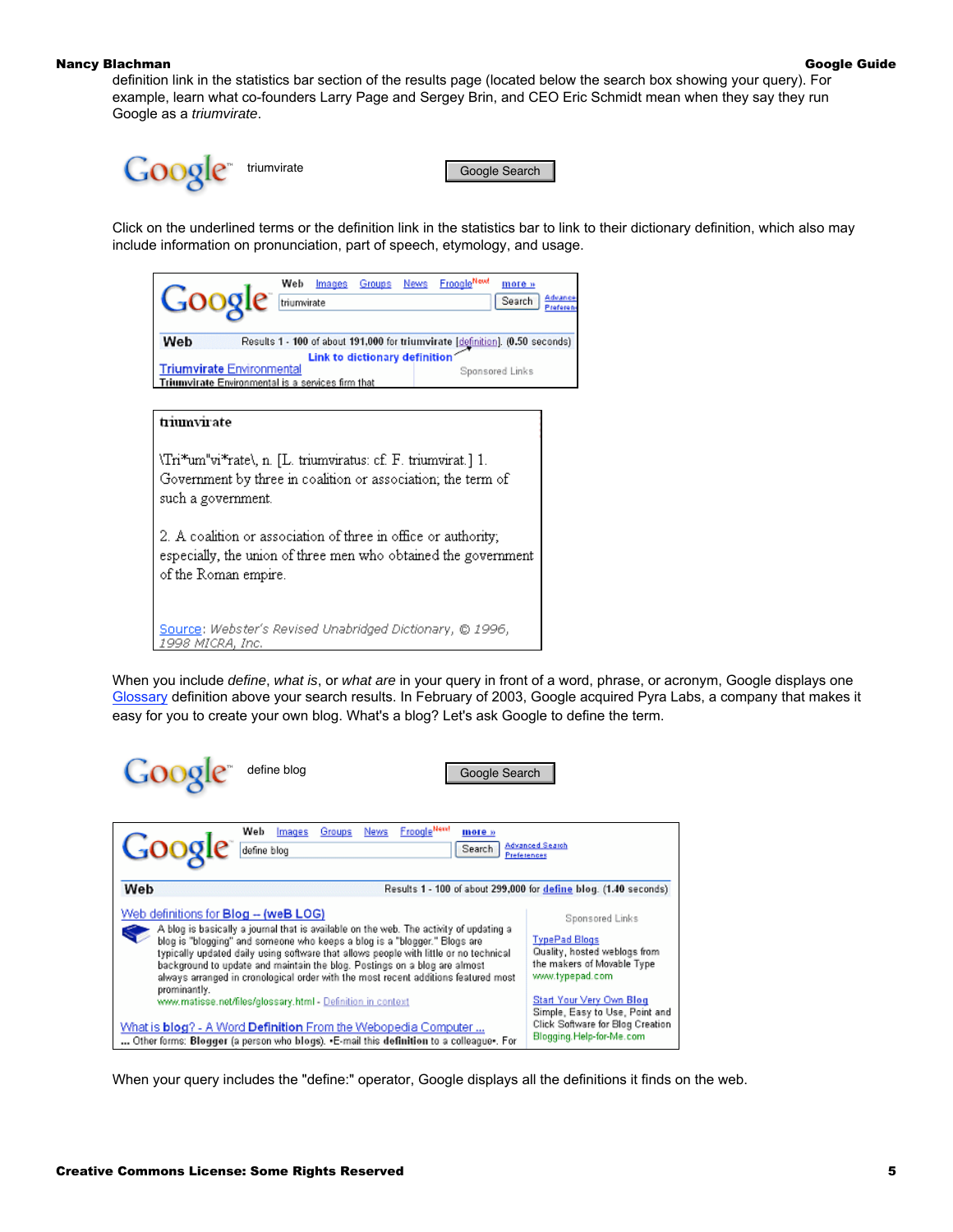

● **[The Google Calculator isn't Mathematica, Maple, or Matlab](http://www.googleguide.com/calculator.html)**

But it's free and may be good enough for your purposes. It can add up a list of numbers, convert from miles to kilometers, and evaluate some other mathematical expression. Simply enter the expression you'd like evaluated in Google's web search box and hit the ENTER key or click the "Google Search" button. For example, add up some receipts.

| $GOOQ C^{n}$ 15.99 + 32.50 + 13.25<br>Google Search                                                                                 |
|-------------------------------------------------------------------------------------------------------------------------------------|
| <b>FroogleNewl</b><br>Web<br>News<br>Groups<br>Images<br>more »<br>Google 15.89 + 32.50 + 13.25<br><b>Advanced Search</b><br>Search |
| Web                                                                                                                                 |
| $15.99 + 32.50 + 13.25 = 61.74$<br>More about calculator.                                                                           |
| Search for documents containing the terms 15.99 + 32.50 + 13.25.                                                                    |

Calculate a tip for a meal that costs \$93.45.

| 15% of 93.45 |               |
|--------------|---------------|
|              | Google Search |
|              |               |
|              |               |

Calculate the cosine of  $2\pi$ .

|  | cos(2pi |
|--|---------|
|--|---------|

Google Search

Convert from one set of units to another.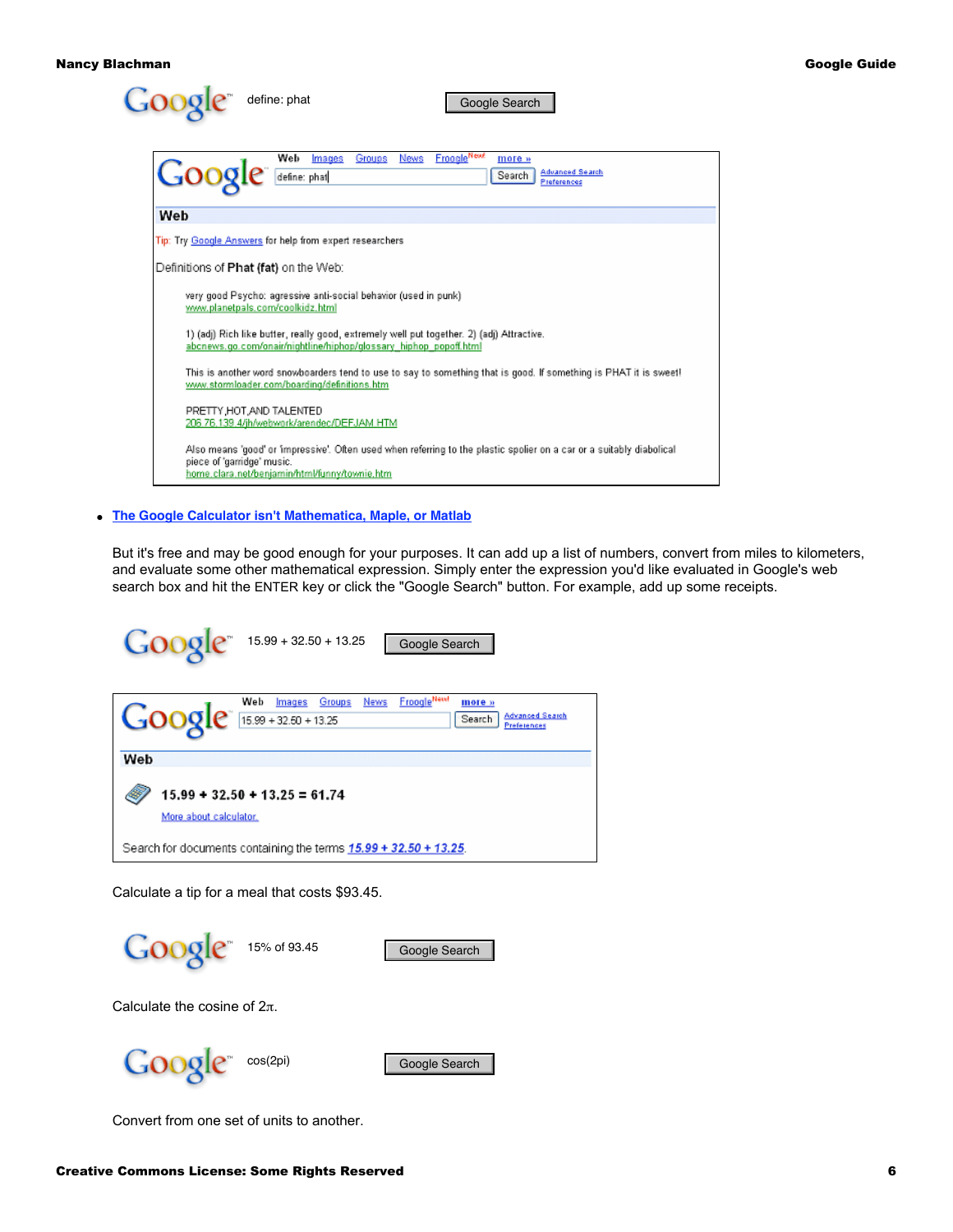

Many commonly used physical constants are built into Google's calculator.

| $Gogle^{\pi}$ (G * mass of earth)/       | Google Search                         |
|------------------------------------------|---------------------------------------|
| • Other Shortcuts                        |                                       |
| <b>Special Searches</b>                  | <b>Examples</b>                       |
| W Stock Quotes                           | $\lceil \csc 0 \, \text{dell} \rceil$ |
| <b>Travel Conditions</b>                 | ewr airport                           |
| <b>Package Tracking</b>                  | 999444666222                          |
| Flight Tracking Information              | [ united 42 ]                         |
| <b>Wehicle Information</b>               | <u>[ JH4NA1157MT001832 ]</u>          |
| <b>Patent Search</b>                     | [patent 5122313]                      |
| <b>FAA Airplane Registration Numbers</b> | [ n199ua ]                            |
| <b>∥ UPC Codes</b>                       | [036000250015]                        |
| <b>FCC Equipment IDs</b>                 | [ fcc B4Z-34009-PIR ]                 |
|                                          |                                       |

**[Keeping Abreast of the News - News Alerts](http://www.googleguide.com/news.html#newsAlerts)**

Rather than searching [Google News](http://news.google.com/) every day to find out what's new, I set up [Google News Alerts](http://www.googleguide.com/labs.html#newsAlerts) to send me email when news articles of interest to me appear on the web.

| <b>GOOOL</b> Google News Alerts (BETA)                                                                                                                                                | <b>FAQ - Send us your feedback - Discuss News Alerts</b> |
|---------------------------------------------------------------------------------------------------------------------------------------------------------------------------------------|----------------------------------------------------------|
| <b>Welcome to Google News Alerts</b>                                                                                                                                                  | <b>Create a Google News Alert</b>                        |
| Google News Alerts are sent by email when news<br>articles appear online that match the topics you specify.                                                                           | Enter the topic you wish to monitor.<br>News search: I   |
| Some handy uses of Google News Alerts include:                                                                                                                                        | How often:<br>once a day                                 |
| • monitoring a developing news story<br>• keeping current on a competitor or industry<br>• getting the latest on a celebrity or event<br>• keeping tabs on your favorite sports teams | Your email:<br><b>Create News Alert</b>                  |
| Create your News Alerts with the form on the right.                                                                                                                                   |                                                          |

I've also set up Google Alert, a third-party service available at [www.googlealert.com](http://www.googlealert.com/), to keep up with the latest news about Google, How to Do Everything with Google, and Google Guide. Google Alert is more flexible and returns more results than Google's News Alerts.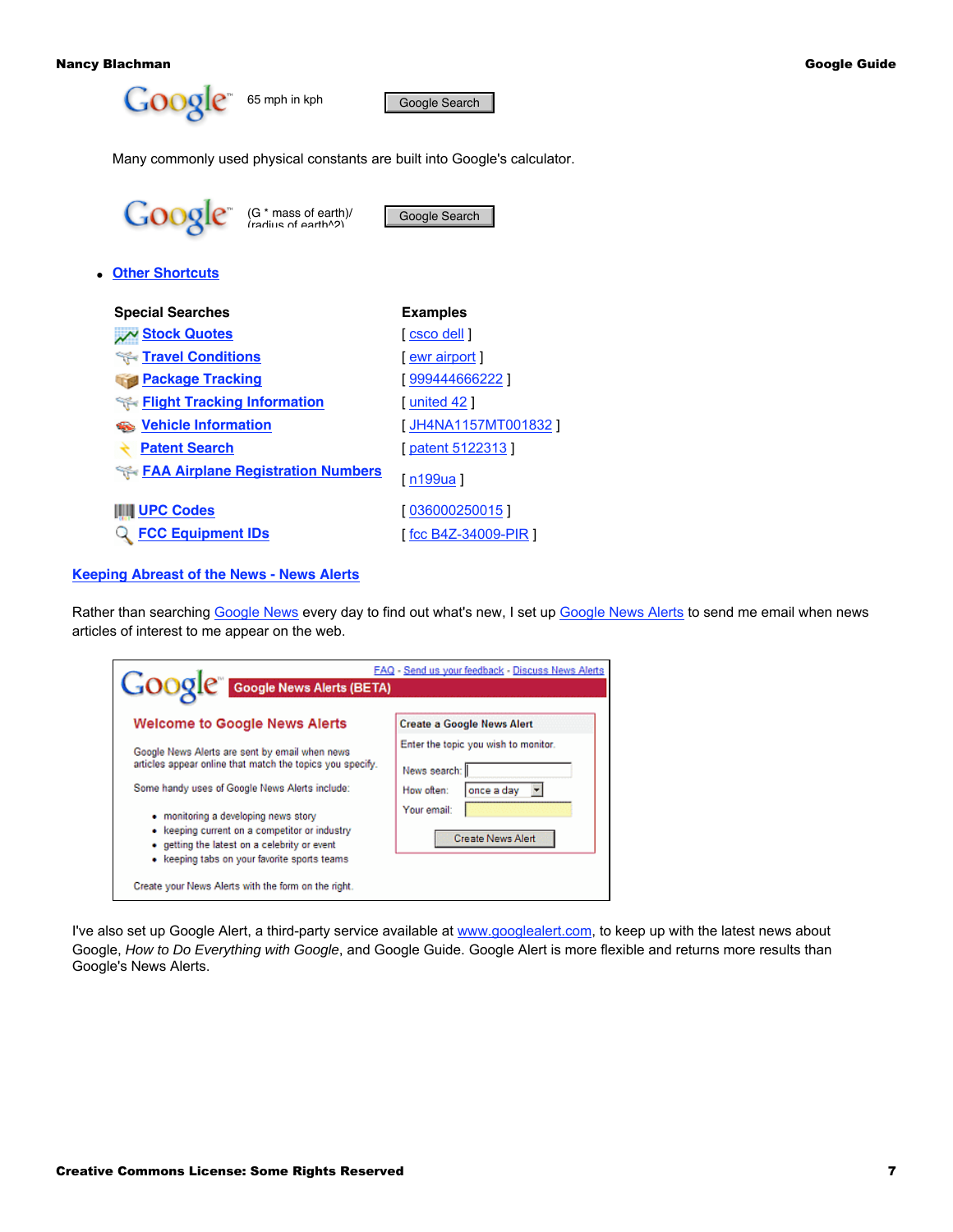

### **[More Relevant Results](http://www.googleguide.com/interpreting_queries.html#stemming)**

When Google was first launched, it returned only pages that matched all your query terms exactly. To increase the number of results, Google now returns pages that match variants of your search terms. For example,

child bicycle helmet Google Search

finds pages that contain words that are similar to some or all of your search terms, e.g., "child," "children," or "children's," "bicycle," "bicycles," "bicycle's," "bicycling," or "bicyclists," and "helmet" or "helmets." Google calls this feature word variations or automatic stemming.

## ● **[Want only Exact Matches?](http://www.googleguide.com/crafting_queries.html#disableAutomaticStemming)**

Disable automatic stemming by preceding each term that you want to be matched exactly with the + operator. For example, if you want to see pages that only mention one favorite book rather than lists of favorite books, precede the word "book" by  $a + sign$ .

book Google Search

# ● **[Searching for a Phrase or a Proper Name?](http://www.googleguide.com/crafting_queries.html#exactMatching)**

If you want to search for pages that contain a phrase or proper name and not variations, enclose your search terms in quotes (" "). For example,

Google Search

finds pages containing exactly the phrase "Dr. Phil." So this query would find pages mentioning host of a popular television show about parenting, but not pages containing "Dr. David Phil " or "Phil Cahil Dr." The query



(without quotes) would find pages containing any of "Dr. Phil," "Dr. David Phil," or "Phil Cahil Dr."

#### ● **[One Word, Two Words, or Hyphenated?](http://www.googleguide.com/interpreting_queries.html#hyphenatedWords)**

Because some people spell hyphenated words with a hyphen and others with a space, Google searches for variations on

## Creative Commons License: Some Rights Reserved 8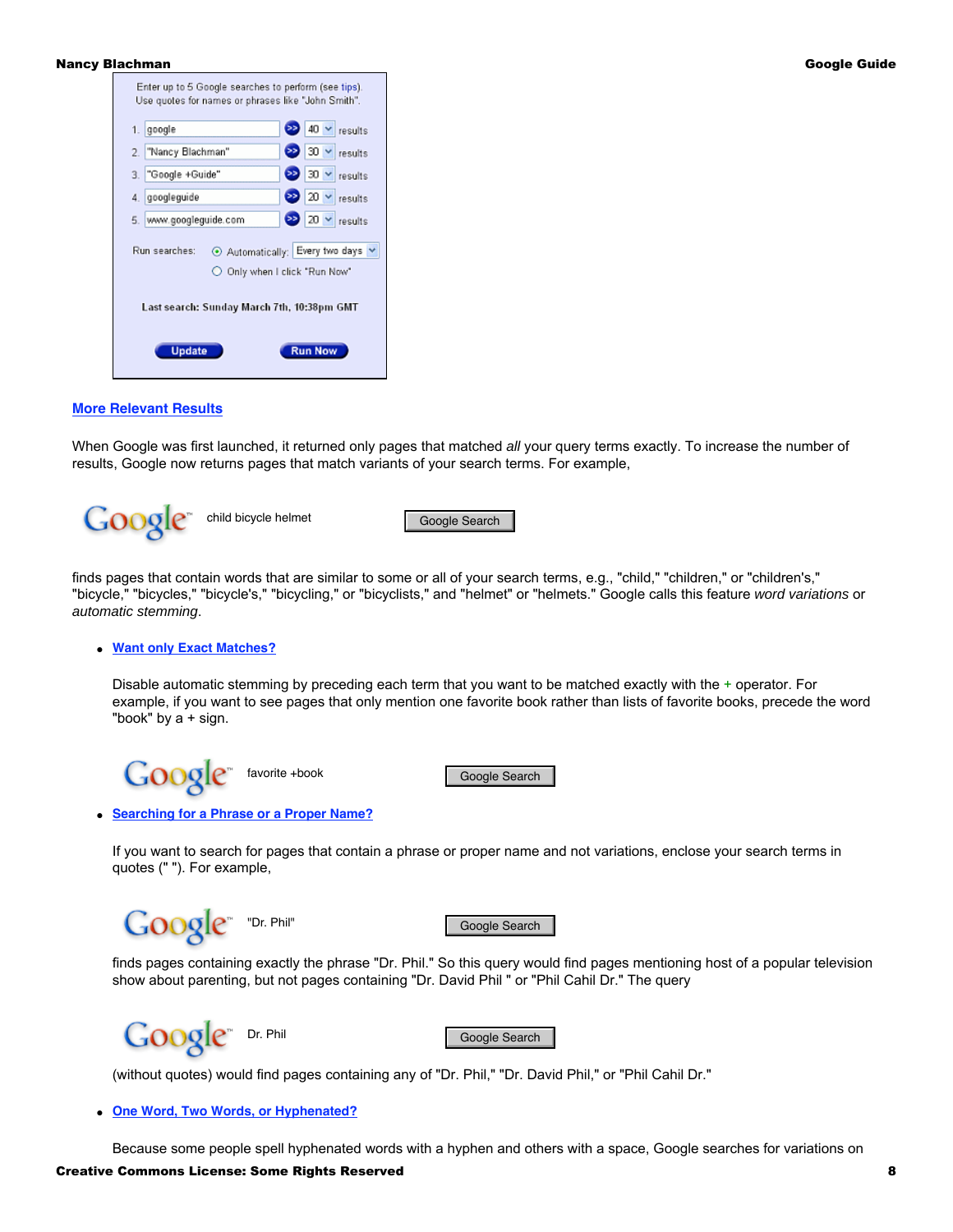any hyphenated terms.

When Google encounters a hyphen (-) in a query term, e.g., [ [pre-school](http://www.google.com/search?q=pre-school) ], it searches for:

- $\circ$  the term with the hyphen, e.g., pre-school
- $\circ$  the term without the hyphen, e.g., preschool
- $\circ$  the term with the hyphen replaced by a space, e.g., pre school

[  $pre-school$  ] matches "pre-school," "pre school," and "preschool" [ [pre school](http://www.google.com/search?q=pre+school) ] matches "pre-school" and "pre school"

If you aren't sure whether a word is hyphenated, go ahead and search for it with a hyphen.

● **[Special Notation](http://www.googleguide.com/crafting_queries.html)**

I wish Google accepted regular expressions, i.e., a set of symbols and syntactic elements used to match patterns of text. Unfortunately Google doesn't. But you can fine-tune your search query and increase the accuracy of its results by using special characters and operators, such as  $+, -, \sim, ...$ , OR,  $*,$  and quotation marks.

Force Google to include a term by preceding the term with a "+" sign.



The + operator is typically used in front of stop words that Google would otherwise ignore or when you want Google to return only those pages that match your search terms exactly.

Precede each term you do not want to appear in any result with a "-" sign.



Find synonyms by preceding the term with a **~**, which is known as the tilde or synonym operator.

Google = google ~guide Google Search

Specify synonyms or alternative forms with an uppercase **OR** or **|** (vertical bar).

Google Tahiti OR Hawaii Google Search

Use quotes (**" "**) to group compound words and phrases together.



Google<sup>\*</sup> filter OR stop "junk email" OR spam [Google Search

Specify that results contain numbers in a range by specifying two numbers, separated by two periods, with no spaces.

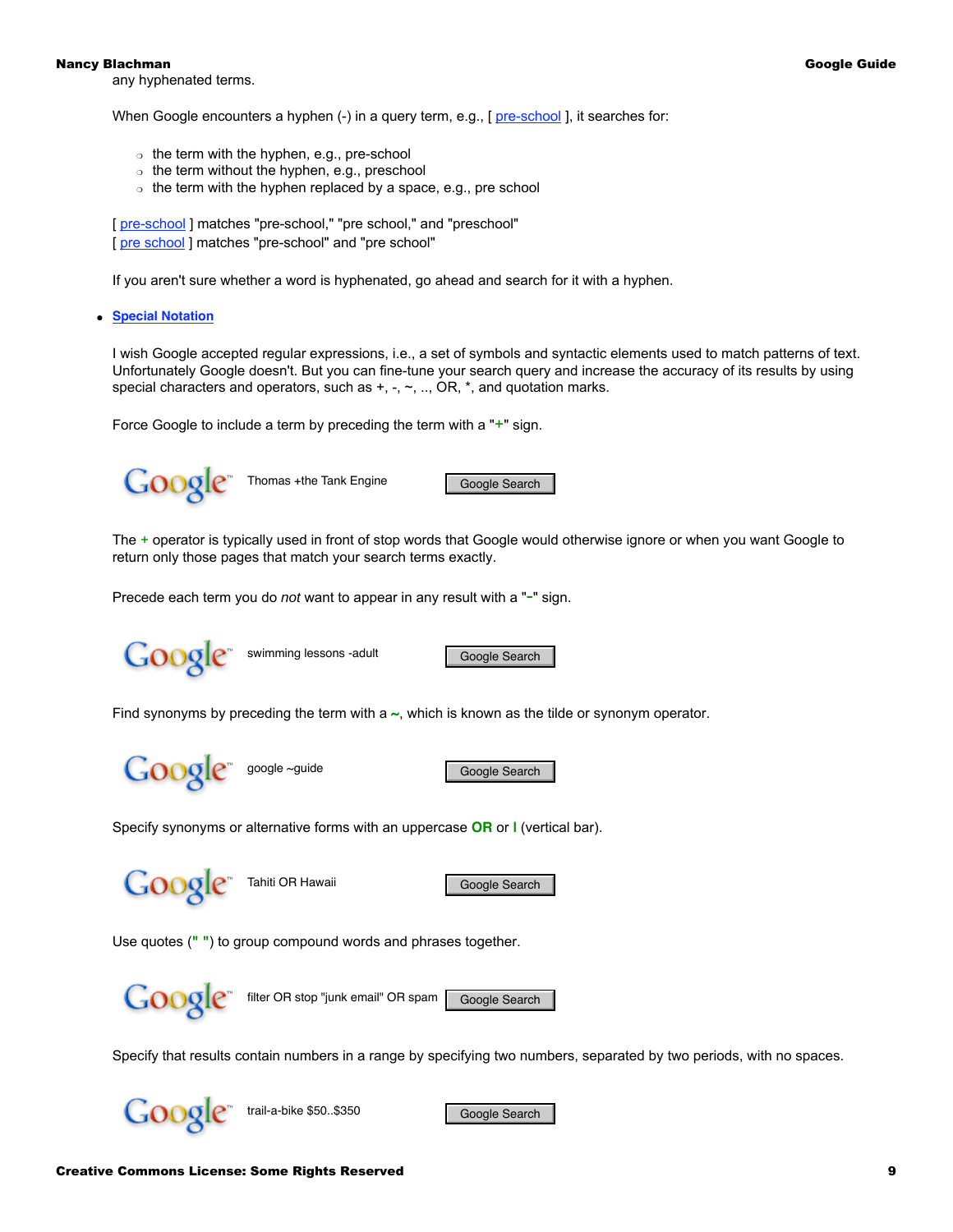Use an \*, known as a wildcard, to match any word in a [phrase](http://www.googleguide.com/favorite_features.html#phrase) (enclosed in quotes).



Not sure how someone's name is written?

[ "Hillary Clinton" ] ["Hillary \* Clinton"] [ "Clinton Hillary" ] [ "Clinton \* Hillary" ]

If you're interested in running proximity searches, try out GAPS, a third-party search tool available at [http://www.](http://www.staggernation.com/cgi-bin/gaps.cgi) [staggernation.com/cgi-bin/gaps.cgi.](http://www.staggernation.com/cgi-bin/gaps.cgi)

| <b>Google API Proximity Search (GAPS)</b><br>From staggernation.com - Read Me - GAPS - GARBO - GAWSH                                                                                                                                                  |                                      |  |  |
|-------------------------------------------------------------------------------------------------------------------------------------------------------------------------------------------------------------------------------------------------------|--------------------------------------|--|--|
| Find                                                                                                                                                                                                                                                  | Search<br>within $1 \vee$ word(s) of |  |  |
| Sort by title<br>in that order                                                                                                                                                                                                                        | Additional terms:                    |  |  |
| Show All v<br>results, with up to 10 → from each query ElFilter each query                                                                                                                                                                            |                                      |  |  |
| License key<br>If you have your own Google API foense key, we would appreciate your entering<br>(optional)<br>it here. It will be used only for the searches you do with this sorist, and it will not<br>be stored anywhere or used in any other way. |                                      |  |  |

This table summarizes how to use basic search operators. You may include any of these operators multiple times in a query.

| <b>Notation</b>                       | <b>Find result</b>                               | <b>Example</b>                            |
|---------------------------------------|--------------------------------------------------|-------------------------------------------|
| terms1 terms2                         | with both term1 and term2                        | [after-school activity]                   |
| term1 $OR$ term2<br>$term1$   $term2$ | with either <i>term1</i> or <i>term2</i> or both | [Tahiti OR Hawaii]<br>[ Tahiti   Hawaii ] |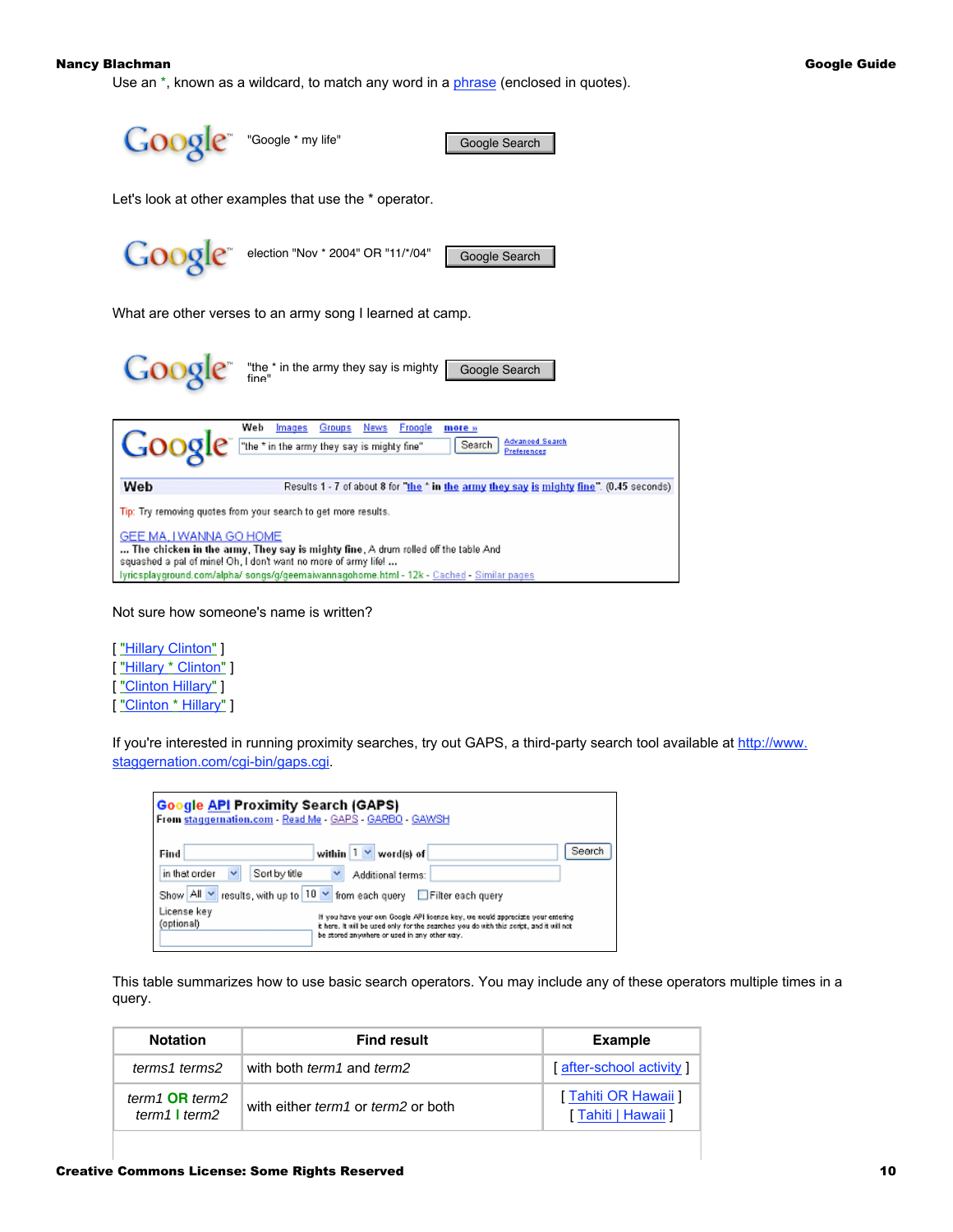| $+ term$                        | with <i>term</i> (The $+$ operator is typically used in<br>front of stop words that Google would<br>otherwise ignore or when you want Google to<br>return only pages that match your search<br>terms exactly. However, the $+$ operator can<br>be used on any terms.) | $\pm$ i spy ]                           |
|---------------------------------|-----------------------------------------------------------------------------------------------------------------------------------------------------------------------------------------------------------------------------------------------------------------------|-----------------------------------------|
| -term                           | without <i>term</i>                                                                                                                                                                                                                                                   | [ twins -baseball ]                     |
| $\sim$ term                     | with <i>term</i> or one of its synonyms<br>(currently supported on Web and Directory<br>search)                                                                                                                                                                       | $[$ google $\sim$ guide $]$             |
| number1.<br>number <sub>2</sub> | with a number in the specified range                                                                                                                                                                                                                                  | $\lceil$ trail-a-bike \$50<br>\$350]    |
| "phrase"                        | with the exact <i>phrase</i> , a proper name, or a set<br>of words in a specific order                                                                                                                                                                                | ["I have a dream"]<br>l'Rio de Janeiro" |
| "terms1 * terms2"               | with the phrase (enclosed in quotes) and *<br>replaced by any single word                                                                                                                                                                                             | [ "Google * my life" ]                  |

# ● **[Diacritic Marks and Accents](http://www.googleguide.com/interpreting_queries.html#accents)**

How can you search for a term that might include one or more [diacritics](http://www.googleguide.com/interpreting_queries.html#accents), marks, such as the umlaut (ö) in Gödel or the acute accent of resumé?

Note: For queries with diacritics, [results vary](http://www.googleguide.com/interpreting_queries.html#results_vary) depending on the language to which you are confining your search.

On the English-language version of Google, a term with an accent doesn't match a term without an accent and vice versa.

["école française"] matches "école française" but not "ecole francaise" [ "ecole francaise" ] matches "ecole francaise" but not "école française"

Search for pages with these different spellings.

[ "école française" ] [ "ecole francaise" ]

Or combine these queries into a single one.

[ "école française" OR "ecole Francaise" ]

Note: If your keyboard doesn't have a particular character, check out the [Google Ultimate Interface](http://www.googleguide.com/favorite_dates.html#google_ultimate_interface), which provides over two dozen diacritical markings.

● **[More Results on Each Page](http://www.googleguide.com/preferences.html)**

By default, Google returns just 10 results for a search. You can increase the number of results displayed per page to 20, 30, 50, or 100. The more results displayed per page, the more likely you are to find what you want on the first page of results. The downside is that the more results per page, the more slowly the page loads. How much more time it takes depends on your connection to the Internet.

| Number of Results | Google's default (10 results) provides the fastest results. |
|-------------------|-------------------------------------------------------------|
|                   | Display $20 \times$ results per page.                       |

● **[Translation and Language Tools](http://www.googleguide.com/favorite_languages.html)**

Web pages are available in languages other than English.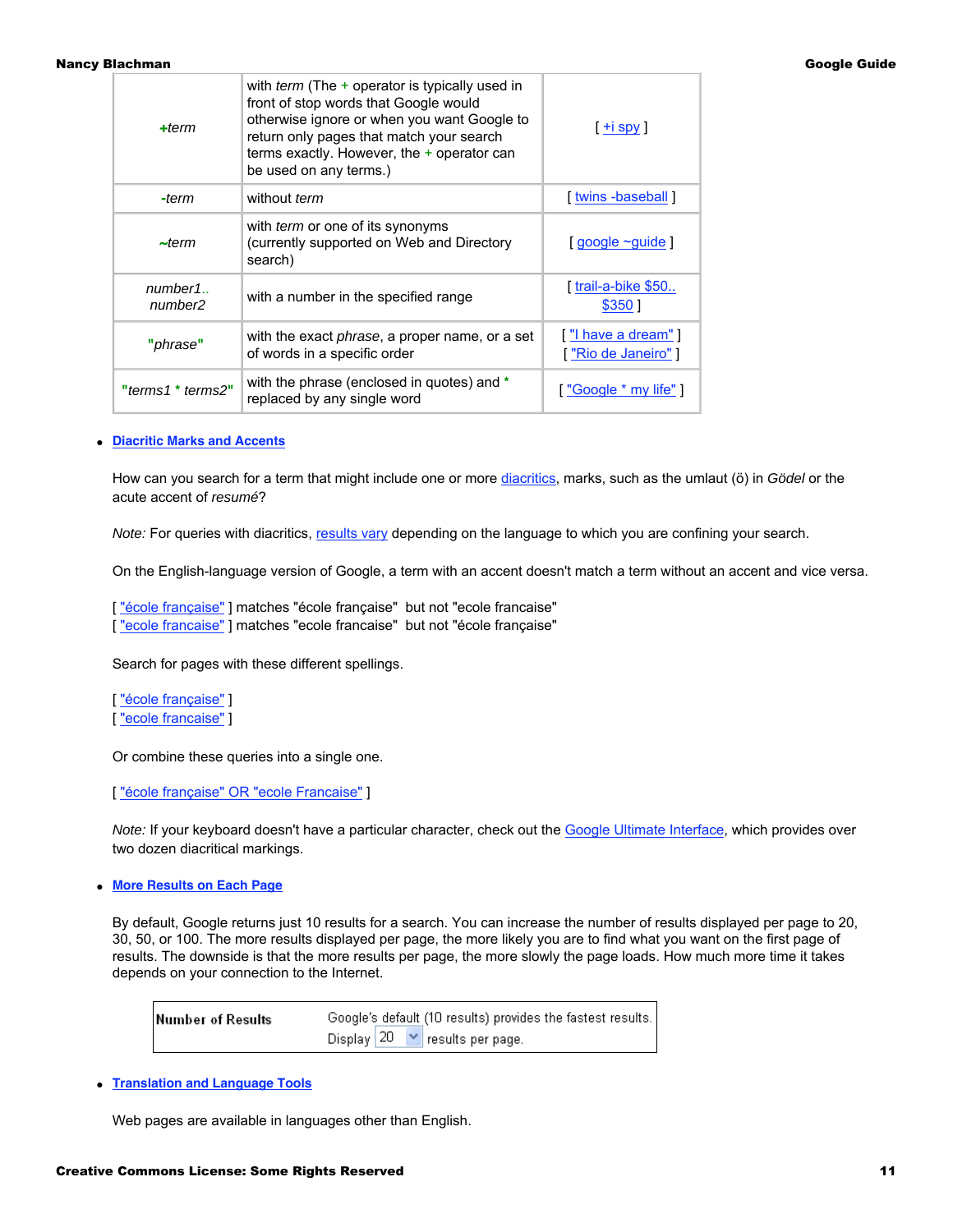Google provides a *translation link* to enable you to get the gist of pages written in some languages.

| Google                                                                                                                                                                                                                                                                                                          | FroogleNew!<br>Web<br><b>News</b><br>Groups<br>Images<br>more »<br><b>Advanced Search</b><br>piscina<br>Search |  |
|-----------------------------------------------------------------------------------------------------------------------------------------------------------------------------------------------------------------------------------------------------------------------------------------------------------------|----------------------------------------------------------------------------------------------------------------|--|
| Web                                                                                                                                                                                                                                                                                                             | Results 1 - 100 of about 1,250,000 for piscina [definition]. (0.71 seconds)                                    |  |
|                                                                                                                                                                                                                                                                                                                 | Tip: Search for English results only. You can specify your search language in Preferences                      |  |
| [ Translate this page ] Piscine internate, fuoriterra  [ Translate this page<br>Shopping on line di piscine interrate, fuoriterra, accessori e prodotti per piscina.  Costruirsi<br>una vera piscina professionale con poche migliaia di euro!<br>www.piscina.it/ - 16k - Apr 21, 2004 - Cached - Similar pages |                                                                                                                |  |

Want to translate some text or a web page? Try the [Translate feature](http://www.googleguide.com/translation.html) available from the [Language Tools](http://www.googleguide.com/translation.html#languageTools) link on Google's home page.

| aalileo mission |                   | <b>Advanced Search</b><br>Preferences |
|-----------------|-------------------|---------------------------------------|
| Google Search   | I'm Feeling Lucky |                                       |

| <b>Translate</b>                                                |  |
|-----------------------------------------------------------------|--|
| Translate text:                                                 |  |
|                                                                 |  |
|                                                                 |  |
|                                                                 |  |
| Translate<br>from German to English<br>$\blacktriangledown$     |  |
| or                                                              |  |
| Translate a web page:                                           |  |
| http://                                                         |  |
| Translate<br>from German to English<br>$\overline{\phantom{0}}$ |  |

If you want to translate some text or a page into a language other than those Google Language Translation Tool offers, check out [Fagan Finder's Translation Wizard](http://www.faganfinder.com/translate/).

From the **Preferences** page, specify your global preferences, including

- ❍ **Interface Language:** the language in which Google will display tips, messages, and buttons for you
- ❍ **Search Language:** the language of the pages Google should search for you

| lgalileo mission i |                   | Advanced Search |
|--------------------|-------------------|-----------------|
| Google Search      | I'm Feeling Lucky | Language Tools  |

You can restrict your searches to those pages written in the languages of your choice by setting the search language.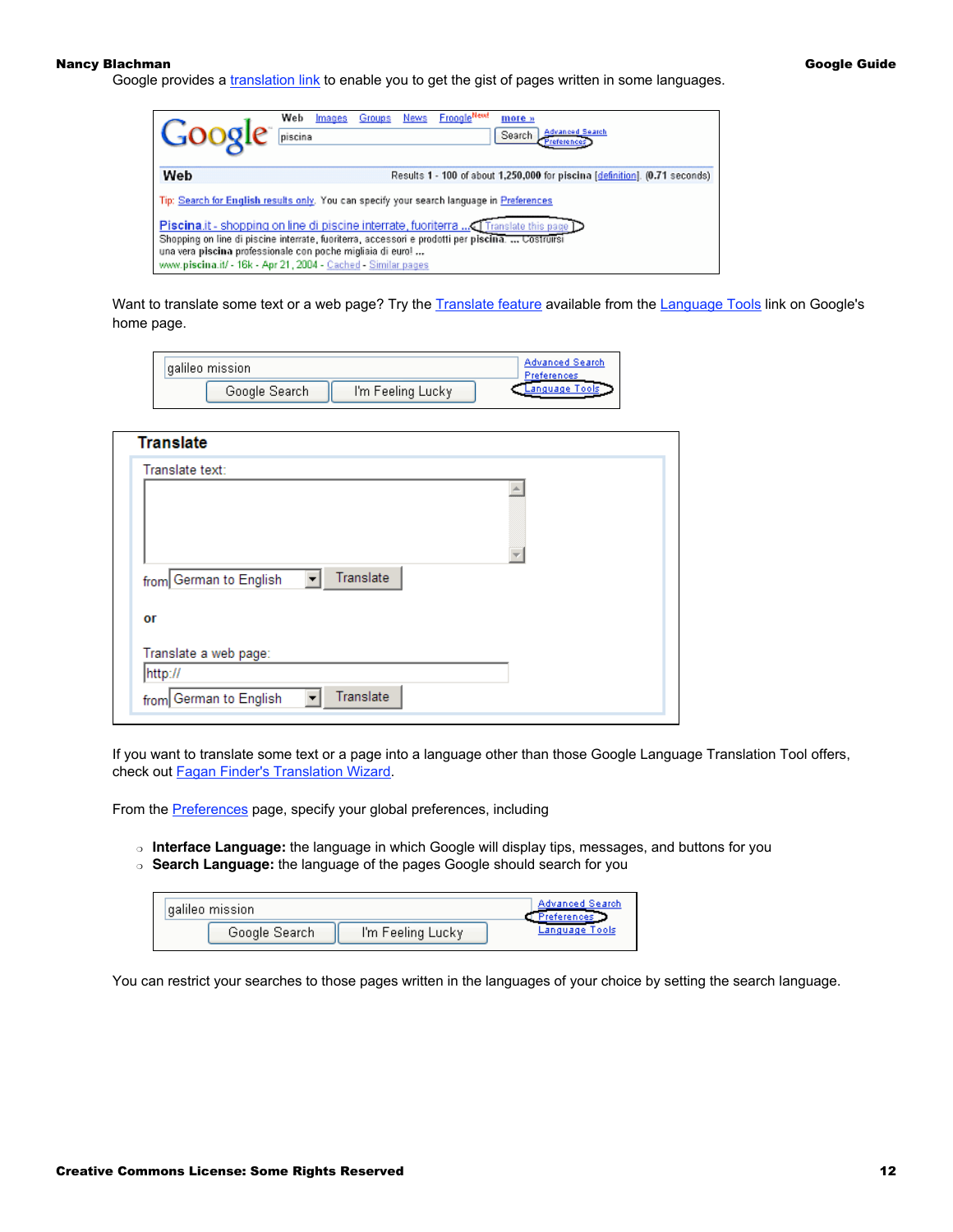| Search Language | ⊙ Search for pages written in any language (Recommended).      |          |                  |  |
|-----------------|----------------------------------------------------------------|----------|------------------|--|
|                 | $\bigcirc$ Search only for pages written in these language(s): |          |                  |  |
|                 | Arabic                                                         | English  | I Indonesian     |  |
|                 | Bulgarian                                                      | Estonian | <b>N</b> Italian |  |
|                 | Catalan                                                        | Finnish  | $\Box$ Japanese  |  |
|                 | Chinese (Simplified)                                           | French   | Korean           |  |
|                 | Chinese (Traditional)                                          | German   | Latvian          |  |

By default, Google Web search includes all pages on the Web.

If you want to restrict results to a single language for a few queries, consider using the Language Tools menu option in the [Google Toolbar](http://www.googleguide.com/tools.html#toolbar), the [Advanced Search page](http://www.googleguide.com/sharpening_queries.html#language), or [Language Tools.](http://www.googleguide.com/translation.html#languageTools)

# **[Where are your Search Terms on a Page?](http://www.googleguide.com/cached_pages.html)**

When Google returns a link to a page that appears to have little to do with my query, or if I can't find the information I'm seeking on the current version of the page, I look at the cached version.

|             | <b>FroogleNew</b><br>Web<br>Groups<br>News<br>Images<br>more »<br><b>Advanced Search</b><br>Search<br>Google help basic search operators<br>Preferences                                                                                               |
|-------------|-------------------------------------------------------------------------------------------------------------------------------------------------------------------------------------------------------------------------------------------------------|
| Web         | Results 1 - 100 of about 86,700 for Google help basic search operators. (0.65 seconds)                                                                                                                                                                |
| Google Help | your searches by adding operators that fine-tune your keywords. Most of the options<br>listed on this page can be entered directly into the Google search box or<br>www.google.com/help/refinesearch.html - 12k - Apr 21, 2004 Cached > Similar pages |

Click on the Cached link to view Google's cached version of the page with the query terms highlighted.

|                                                                         | This is G o o g I e's cache of http://www.google.com/help/refinesearch.html.<br>G o o q I e's cache is the snapshot that we took of the page as we crawled the web.<br>The page may have changed since that time. Click here for the current page without highlighting.<br>To link to or bookmark this page, use the following url: <del>hoop://www.googt.com/peaceh</del> ?<br>q"cache: 30D30ftgCHQJ:wow.google.com/help/zefinesearch.html+google+help+basic+search+operatorsfhl=enfic=UTF-8<br>Google is not affiliated with the authors of this page nor responsible for its content. |
|-------------------------------------------------------------------------|------------------------------------------------------------------------------------------------------------------------------------------------------------------------------------------------------------------------------------------------------------------------------------------------------------------------------------------------------------------------------------------------------------------------------------------------------------------------------------------------------------------------------------------------------------------------------------------|
|                                                                         | These search terms have been highlighted: google help search operators<br>These terms only appear in links pointing to this page: basic                                                                                                                                                                                                                                                                                                                                                                                                                                                  |
| Google                                                                  | <b>Advanced Search</b>                                                                                                                                                                                                                                                                                                                                                                                                                                                                                                                                                                   |
| Home                                                                    | Advanced Search Made Easy                                                                                                                                                                                                                                                                                                                                                                                                                                                                                                                                                                |
| All About Google<br><b>Help Central</b>                                 | You can increase the accuracy of your searches by adding operators that fine-tune<br>your keywords. Most of the options listed on this page can be entered directly into<br>the Google search box or selected from Google's Advanced Search page.                                                                                                                                                                                                                                                                                                                                        |
| <b>Search Help</b><br><b>Basics of Search</b><br><b>Advanced Search</b> | Additionally, Google supports several advanced operators which are query words<br>that have special meaning to <b>Google</b> . For a complete list, click here.                                                                                                                                                                                                                                                                                                                                                                                                                          |

Note: Internet Explorer users may view results or a page with any word(s) highlighted, not just search terms, by using the [highlight feature of the Google Toolbar,](http://www.googleguide.com/favorite_features.html#toolbar) which I mentioned above.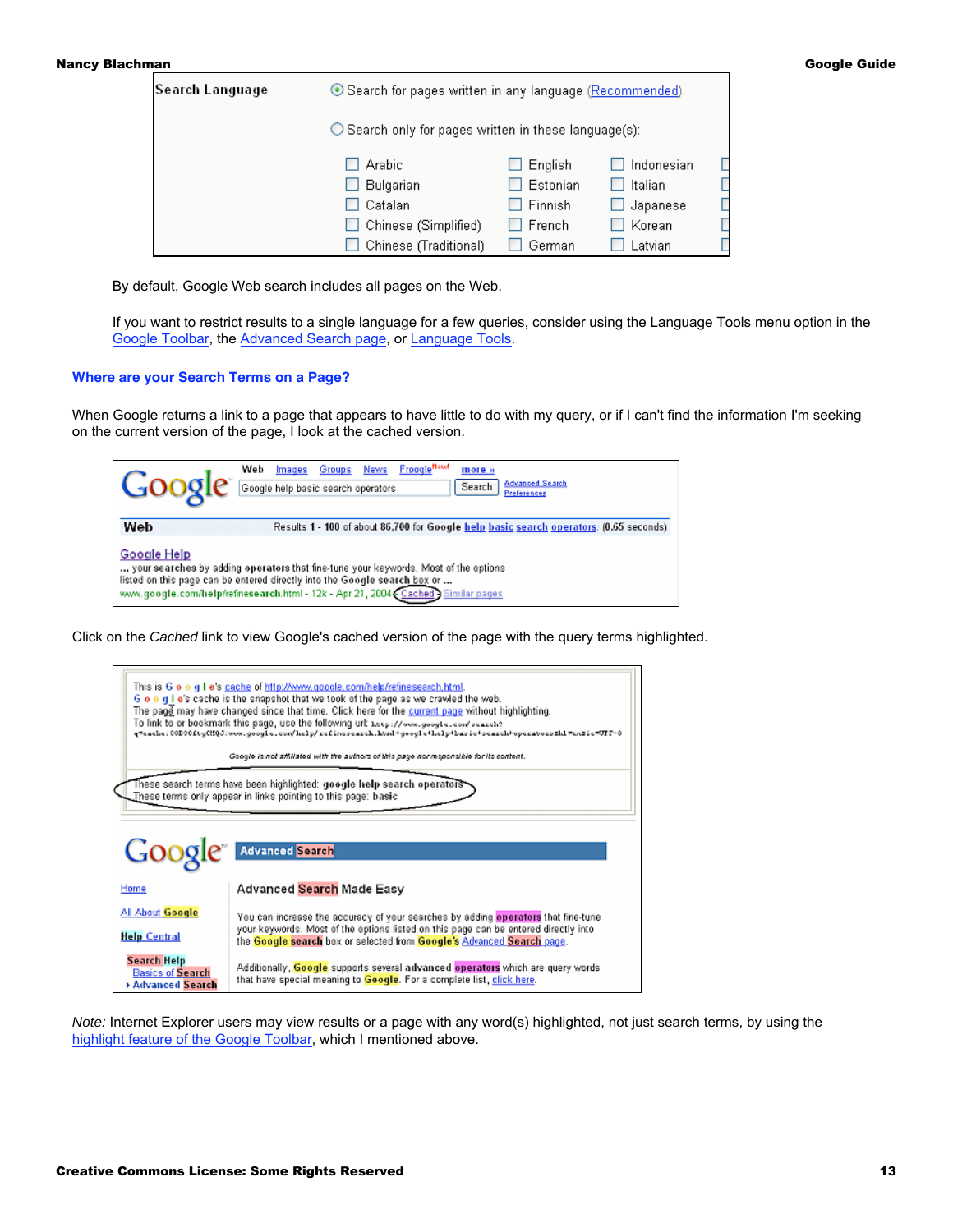| <sup>2</sup> Google Search: google search operators - Microsoft Internet Explorer                                                                                                                                                                                                         |                                                                                                   |
|-------------------------------------------------------------------------------------------------------------------------------------------------------------------------------------------------------------------------------------------------------------------------------------------|---------------------------------------------------------------------------------------------------|
| File Edit View Favorites Tools Help                                                                                                                                                                                                                                                       |                                                                                                   |
| Address   bttp://www.google.com/search?sourceid=navdient&ie=UTF-8&q=google+search+operators                                                                                                                                                                                               |                                                                                                   |
| Google - google search operators v $\frac{1}{20}$ Search Web - $\frac{1}{20}$ PageRank $\frac{1}{20}$ 27 blocked $\frac{1}{20}$                                                                                                                                                           | Q google Q search Q operators                                                                     |
| Images Groups<br><b>News</b><br>Froogle<br>Web<br>more »<br>Google<br><b>Advanced Search</b><br>google search operators<br>Search<br>Preferences                                                                                                                                          |                                                                                                   |
| Results 1 - 100 of about 581,000 for google search operat<br>Web                                                                                                                                                                                                                          |                                                                                                   |
| Advanced <b>Google Search Operators</b><br>Return to Google homepage. Advanced Search Operators.<br>www.google.com/help/operators.html - 15k - Oct 8, 2004 - Cached - Similar pages<br>Google Help<br>your searches by adding operators that fine-tune your keywords. Most of the options | Spons<br>Your own Goog<br>Site-wide, web-v<br>Easy to install, t<br>www. <mark>google</mark> .com |

# **[Google Sets](http://www.googleguide.com/labs.html)**

Google showcases some prototypes and products in development on the [Google Labs,](http://labs.google.com/) the web site of Google's research group.

My favorite prototype is [Google Sets.](http://labs.google.com/sets)

Enter a few items from a set of things. Google Sets will try to predict other items in the set.



I've used Google sets to find

- potential co-authors
- things to eat for breakfast

# **[Advertising](http://www.googleguide.com/ads.html)**

I never would have imagined that I would be listing Google advertising among my favorite features. I'm both pleased as a user and as an advertiser. Ads have led me to useful information that I might not have otherwise found so easily and my ads have steered thousands of interested users to my Google tutorial for a minimal cost.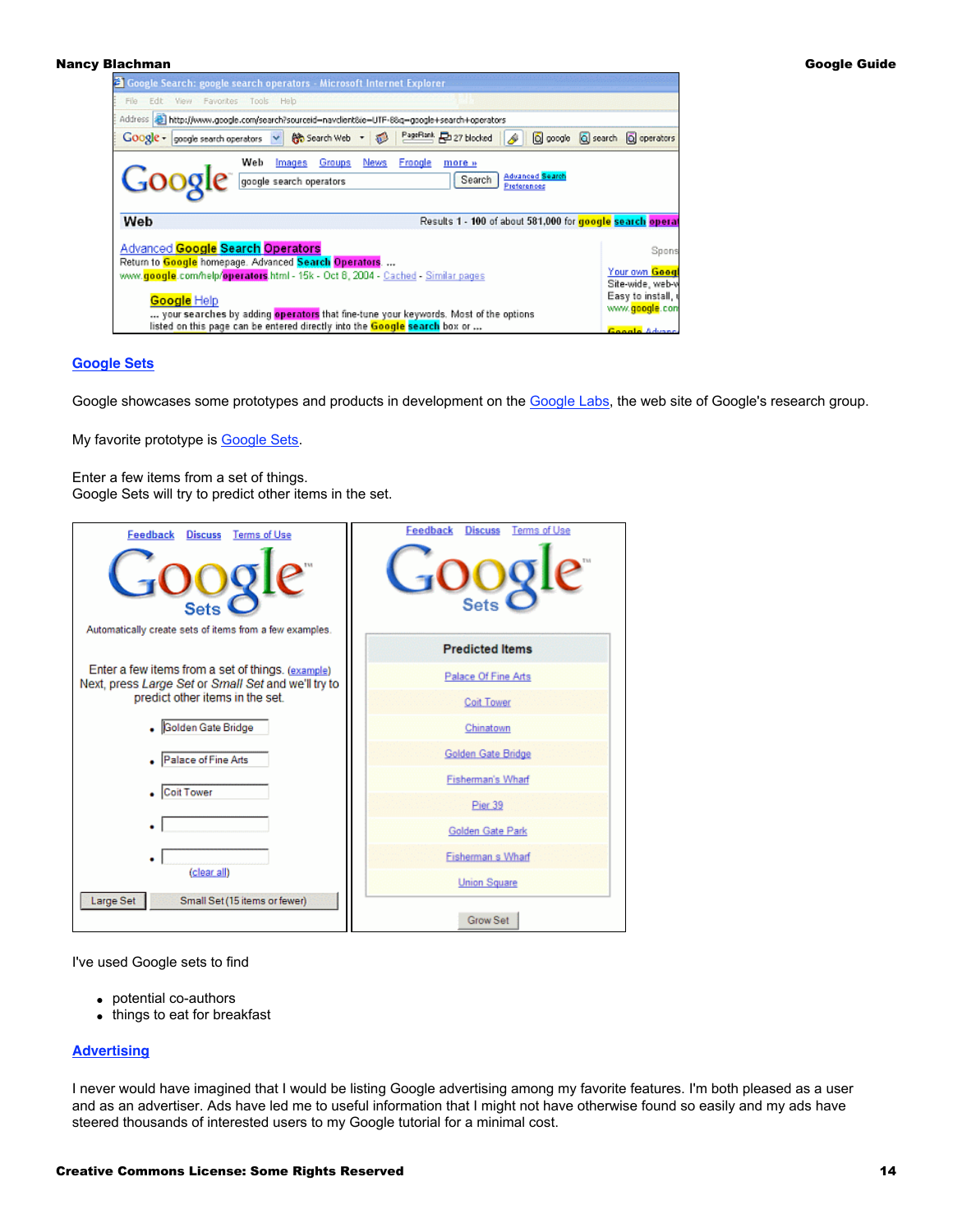Google's approach to ads is similar to its approach to search results: the ads must deliver useful links, or the ads are removed.

- Ads must be relevant to your search.
- Ads must not distract (no pop-up or flashy ads).
- Sponsored links are clearly identified and kept separate from search results.

You can distinguish ads by their format and the label "Sponsored Link." Ads contain a title, a short description, and a web address (URL).

| Googl                                                                                | <b>Froogle News</b><br>Web<br>News<br>Groups<br>Images<br>more »<br><b>Advanced Search</b><br>online matchmaking<br>Search                                                                                                                                                                                                                                                                                                                                                                                                                                                                                                                                                                                           |
|--------------------------------------------------------------------------------------|----------------------------------------------------------------------------------------------------------------------------------------------------------------------------------------------------------------------------------------------------------------------------------------------------------------------------------------------------------------------------------------------------------------------------------------------------------------------------------------------------------------------------------------------------------------------------------------------------------------------------------------------------------------------------------------------------------------------|
| Web                                                                                  | Results 1 - 100 of about 848,000 for online matchmaking. (0.78 seconds)                                                                                                                                                                                                                                                                                                                                                                                                                                                                                                                                                                                                                                              |
| <b>Online Matchmaking</b><br>www.americansingles.com<br>eHarmony.com<br>www.eharmony | Sponsored Links<br>View Millions of Profiles & Photos. Meet the Perfect Match in Your Area<br>Real matchmaking based on science of compatibility. Affiliate.                                                                                                                                                                                                                                                                                                                                                                                                                                                                                                                                                         |
|                                                                                      | Sponsored Links<br>Match.com: Millions of possibilities to meet your match<br><b>Great Expectations Dating</b><br>match.com. Dating Friends. I am a Man. seeking Men. Men. between 18<br>The Nation's Premier Dating Service<br>www.match.com/ - 33k - Apr 21, 2004 - Cached - Similar pages<br><b>AdWords</b><br>Get Your Free Profile Review Today<br>www.great-expectations.net<br>TradeHolding.com - International B2B Network<br>Matchmaking Professional version also available >> read more "Matchmaking" is<br><b>Dating Community</b><br>the perfect solution to start an online dating service.<br>Browse Profiles & Create Your Own<br>www.tradeholding.com/solutions3.html - 6k - Cached - Similar pages |

## **[Want Power and Control?](http://www.googleguide.com/advanced_operators.html)**

Like a race car, there are special features if you want more control over your searches.

When you don't find what you're seeking, consider specifying more precisely what you want by using Google's [Advanced Search](http://www.googleguide.com/sharpening_queries.html) feature, which

- $\bullet$  is easy to use
- allows you to select or exclude pages with more precision than by only specifying search terms and basic operators (+, -. OR, ~, ..) in Google's standard search box.

| aalileo mission |                   | hranced Searc<br>terences |
|-----------------|-------------------|---------------------------|
| Google Search   | I'm Feeling Lucky | Language Tools            |

You can specify most of the [Advanced Search](http://www.google.com/advanced_search) page options in a regular search box query by using advanced operators, i.e., query words that have special meaning to Google.

Want to see examples of advanced operators?

- Fill in the [Advanced Search](http://www.google.com/advanced_search) form.
- Now, look at the search box on the results page.
- Your query may now include [special notation](http://www.googleguide.com/sharpening_queries.html#specialNotation) or special operators of the form **operator:**value.

Note: The colon following the operator name is mandatory.

[ [head OR hair lice site:edu](http://www.google.com/search?q=head+OR+hair+lice+site:edu) ] [ [link:www.pampmothersclub.org](http://www.google.com/search?q=link:www.doctorswithoutborders.org) ] [ allintitle: child safety ] [ [swimming lessons -adult](http://www.google.com/search?q=swimming+lesssons+-adult) ] [ [wills estate planning filetype:pdf](http://www.google.com/search?q=wills+estate+planning+filetype:pdf) ]

Advanced operators allow more flexibility than the basic operators and the Advanced Search form.

Find a page by its title.

#### Creative Commons License: Some Rights Reserved 15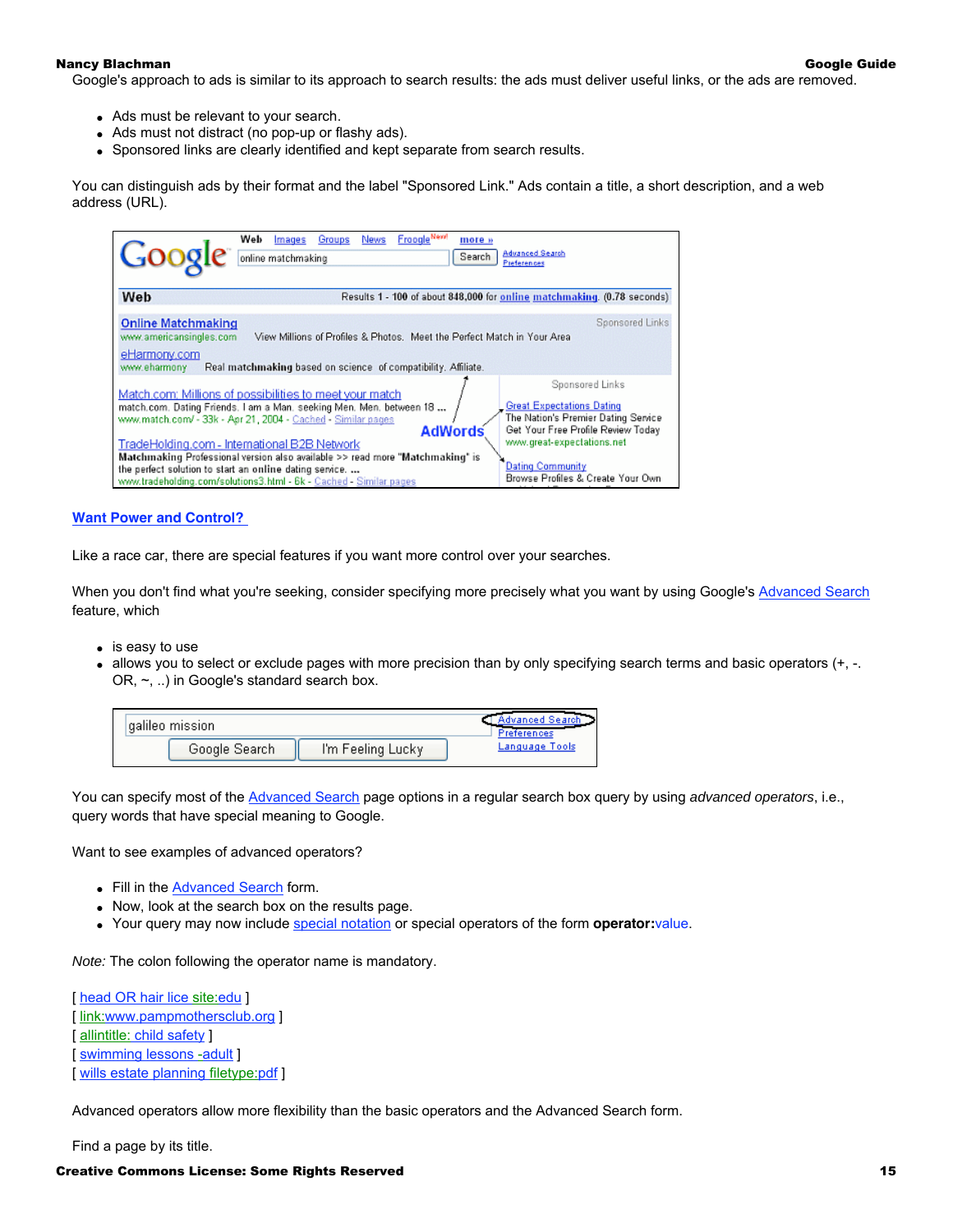

allintitle: Wear Sunscreen Google Search

Find pages whose titles contain the word "security," with the word "e-mail" on the text of the page not on microsoft.com.



intext:e-mail intitle:security - Google Search<br>site:microsoft.com

Find crime reports in California.

location:CA "crime reports" Google Search

Find pdf documents with information about financial planning for a child's college education.



filetype:pdf financial planning college **Google Search**<br>education

Search non-commercial organizations, educational, and government sites.



site:.org OR site:.edu OR site:.gov Google Search

Find every page on a site that is included in Google's [index](http://www.googleguide.com/google_works.html#howGoogleWorks).



site:www.googleguide.com googleguide Google Search

Learn about techniques used by hackers to exploit targets and find sensitive data and how to defend your own websites in Johnny Long's [Google Hacking Mini-Guide](http://www.informit.com/articles/article.asp?p=170880&rl=1).

The [Google Guide Advanced Operator Quick Reference](http://www.googleguide.com/advanced_operators_reference.html) (www.googleguide.com/advanced\_operators\_reference.html) provides a nice two-page summary of the search operators grouped by type.

There is an alphabetical list of the search operators in the [Using Search Operators \(Advanced Operators\)](http://www.googleguide.com/advanced_operators.html) section of Google Guide.

For tips on using one or more search operators in a query, see the last section in [Using Search Operators \(Advanced Operators\)](http://www.googleguide.com/advanced_operators.html#combine_operators).

# **[Can't Find What You Want? Try Google Answers](http://www.googleguide.com/answers.html)**

Having trouble creating a query to find the information you seek? Don't have time to research the topic yourself? Consider asking [Google Answers,](http://answers.google.com/) which, for a fee as little as US\$2.50, provides assistance from researchers with expertise in online searching.